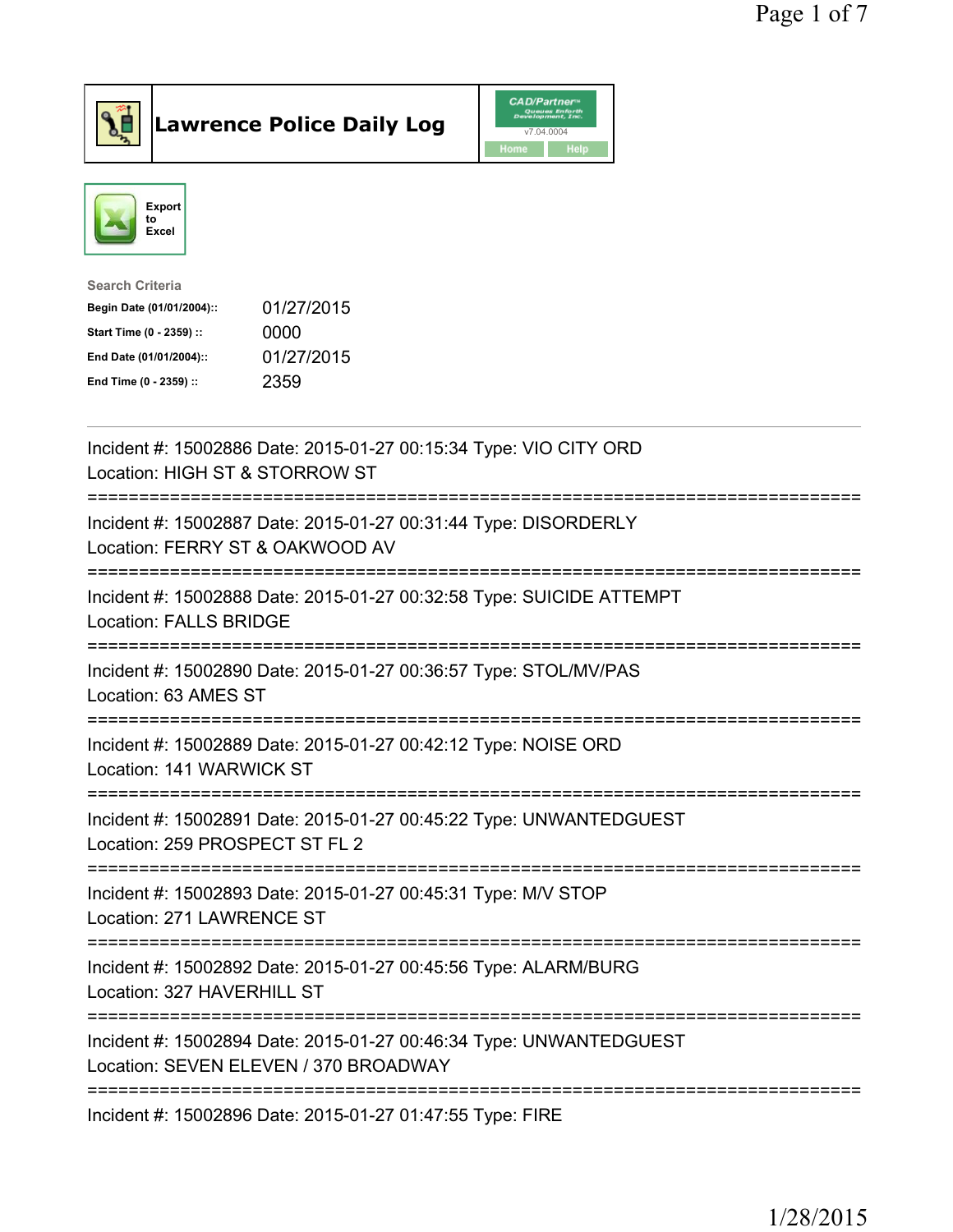Location: 128 BAILEY ST

| Incident #: 15002895 Date: 2015-01-27 01:48:03 Type: TOW OF M/V<br>Location: COADY'S TOWING SERVICE / 139 MARSTON ST                          |
|-----------------------------------------------------------------------------------------------------------------------------------------------|
| Incident #: 15002897 Date: 2015-01-27 01:48:46 Type: TOW OF M/V<br>Location: SHEEHAN'S TOWING SERVICE / 27 LAWRENCE ST                        |
| Incident #: 15002898 Date: 2015-01-27 01:49:18 Type: TOW OF M/V<br>Location: VALLEY'S TOWING / 150 MERRIMACK ST                               |
| Incident #: 15002899 Date: 2015-01-27 01:54:57 Type: DISTURBANCE<br>Location: 46 MELROSE ST                                                   |
| Incident #: 15002900 Date: 2015-01-27 02:01:23 Type: NOTIFICATION<br>Location: 35 BROMFIELD ST #2                                             |
| Incident #: 15002901 Date: 2015-01-27 02:34:21 Type: M/V STOP<br>Location: AMES ST & HAVERHILL ST                                             |
| Incident #: 15002902 Date: 2015-01-27 02:41:54 Type: ALARM/BURG<br><b>Location: 88 AUBURN ST</b>                                              |
| Incident #: 15002903 Date: 2015-01-27 02:46:56 Type: M/V STOP<br>Location: 640 HAVERHILL ST                                                   |
| ==============<br>Incident #: 15002904 Date: 2015-01-27 03:08:17 Type: ALARMS<br>Location: CONSTANZA MARKET / 271 LAWRENCE ST                 |
| Incident #: 15002905 Date: 2015-01-27 03:16:57 Type: ALARM/BURG<br>Location: VOLTEK / 100 SHEPARD ST                                          |
| Incident #: 15002906 Date: 2015-01-27 04:24:32 Type: MV/BLOCKING<br>Location: 18 FOREST ST                                                    |
| Incident #: 15002907 Date: 2015-01-27 07:03:44 Type: MEDIC SUPPORT<br>Location: 193 MAPLE ST                                                  |
| =============================<br>Incident #: 15002908 Date: 2015-01-27 08:00:36 Type: ALARMS<br>Location: LA MARCHE GROCERY / 334 LAWRENCE ST |
| Incident #: 15002909 Date: 2015-01-27 08:03:22 Type: MEDIC SUPPORT<br>Location: 160 BERNARD AV                                                |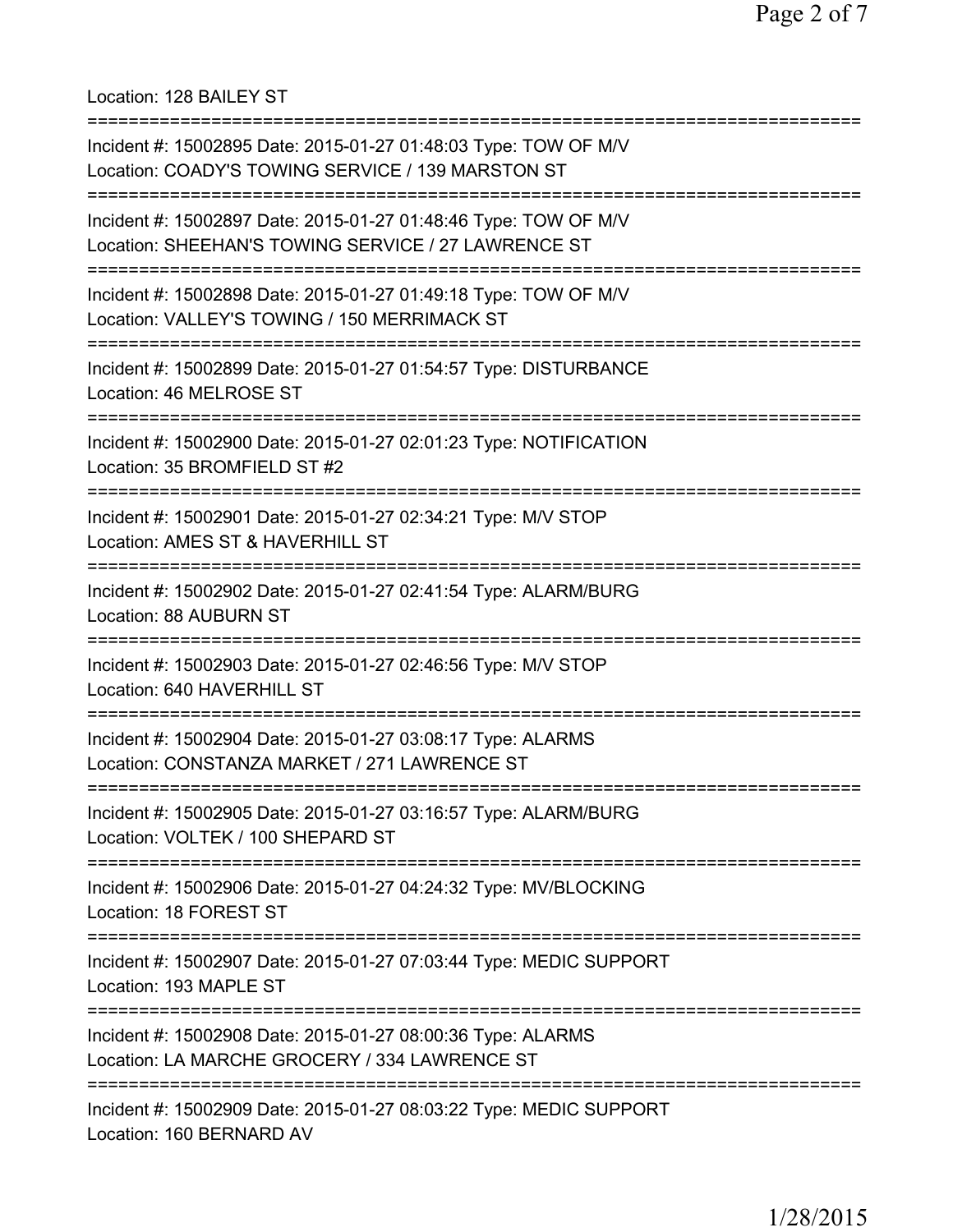| Incident #: 15002910 Date: 2015-01-27 09:35:24 Type: TOW OF M/V<br>Location: COMMON ST & LAWRENCE ST                                      |
|-------------------------------------------------------------------------------------------------------------------------------------------|
| Incident #: 15002911 Date: 2015-01-27 09:53:54 Type: SEX OFF. PAST<br>Location: 90 LOWELL ST                                              |
| Incident #: 15002912 Date: 2015-01-27 10:10:29 Type: TOW OF M/V<br>Location: 40 LAWRENCE ST                                               |
| Incident #: 15002913 Date: 2015-01-27 10:19:16 Type: TOW OF M/V<br>Location: 473 ESSEX ST                                                 |
| Incident #: 15002914 Date: 2015-01-27 10:37:01 Type: CK WELL BEING<br>Location: HAVERHILL ST & LAWRENCE ST                                |
| ============================<br>Incident #: 15002915 Date: 2015-01-27 11:07:01 Type: TOW OF M/V<br>Location: 291 ESSEX ST                 |
| Incident #: 15002916 Date: 2015-01-27 11:10:03 Type: ASSIST FIRE<br><b>Location: MYRTLE ST</b>                                            |
| Incident #: 15002917 Date: 2015-01-27 11:30:21 Type: ASSSIT AMBULANC<br>Location: 133 ESSEX ST                                            |
| Incident #: 15002918 Date: 2015-01-27 11:36:02 Type: MEDIC SUPPORT<br>Location: 30 CHESTNUT ST FL 1                                       |
| Incident #: 15002919 Date: 2015-01-27 12:02:49 Type: TOW OF M/V<br>Location: 133 S BROADWAY                                               |
| Incident #: 15002920 Date: 2015-01-27 12:13:08 Type: ASSIST FIRE<br>Location: COMMONWEALTH DR                                             |
| Incident #: 15002921 Date: 2015-01-27 13:45:31 Type: AUTO ACC/NO PI<br>Location: ANDOVER ST & S BROADWAY<br>============================= |
| Incident #: 15002922 Date: 2015-01-27 13:55:54 Type: TOW OF M/V<br>Location: 463 ANDOVER ST                                               |
| Incident #: 15002923 Date: 2015-01-27 14:01:54 Type: LOUD NOISE<br>Location: 263 JACKSON ST FL 1ST                                        |
|                                                                                                                                           |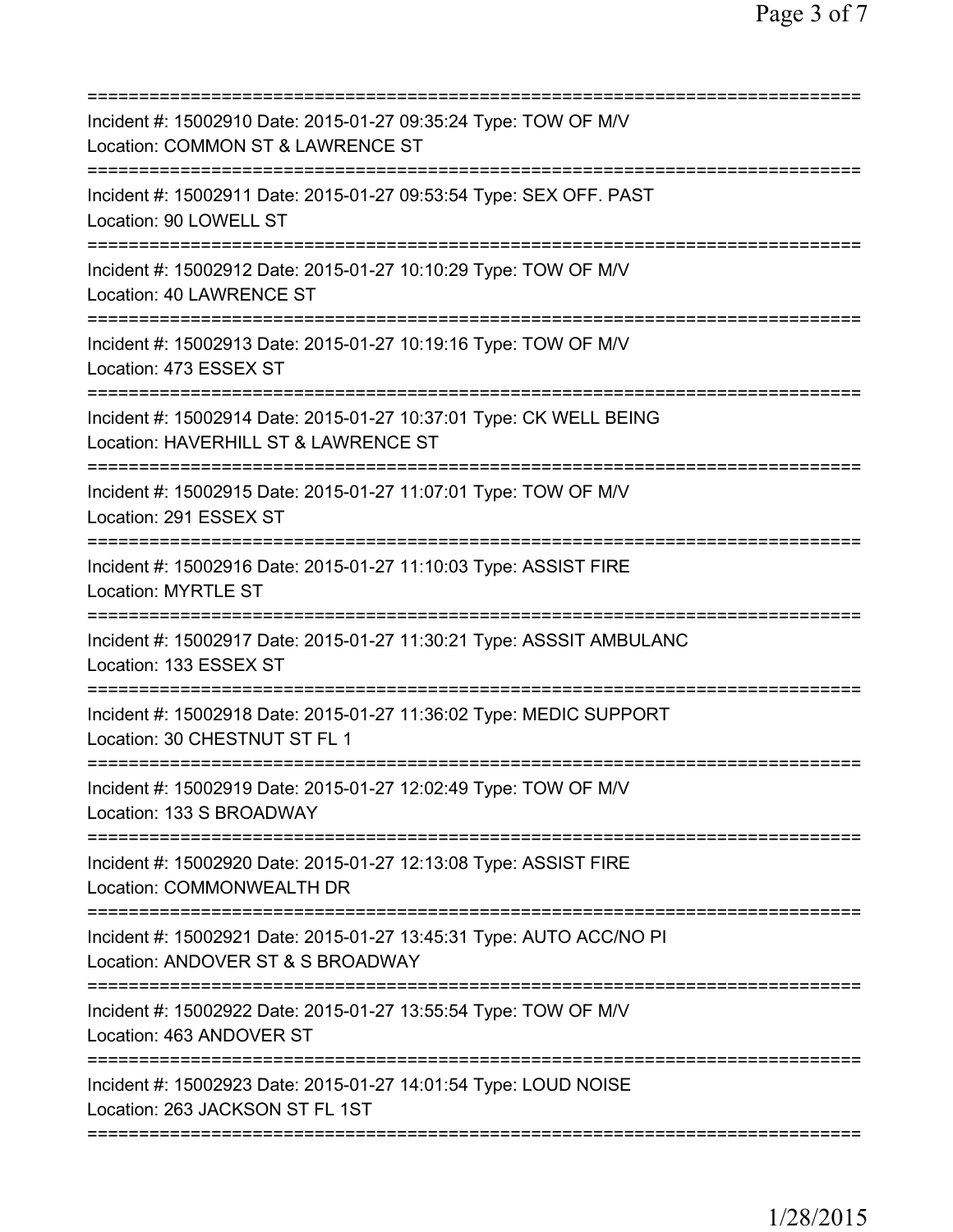Incident #: 15002924 Date: 2015-01-27 14:31:29 Type: NEIGHBOR PROB Location: 7 MASON ST =========================================================================== Incident #: 15002925 Date: 2015-01-27 14:33:21 Type: B&E/PAST Location: 555 HAVERHILL ST =========================================================================== Incident #: 15002926 Date: 2015-01-27 14:41:29 Type: DISABLED MV Location: E HAVERHILL ST & JOSEPHINE AV =========================================================================== Incident #: 15002927 Date: 2015-01-27 15:34:12 Type: DISORDERLY Location: ST MARY-IMMACULATE CONCEPTION / 300 HAVERHILL ST =========================================================================== Incident #: 15002928 Date: 2015-01-27 15:39:44 Type: B&E/MV/PAST Location: 190 CARLETON ST =========================================================================== Incident #: 15002929 Date: 2015-01-27 15:51:17 Type: CK WELL BEING Location: CENTRAL BRIDGE =========================================================================== Incident #: 15002930 Date: 2015-01-27 16:02:50 Type: MEDIC SUPPORT Location: 279 CYPRESS AV =========================================================================== Incident #: 15002931 Date: 2015-01-27 16:23:34 Type: NEIGHBOR PROB Location: 13 SHERMAN ST =========================================================================== Incident #: 15002932 Date: 2015-01-27 17:29:04 Type: MV/BLOCKING Location: 180 S UNION ST =========================================================================== Incident #: 15002933 Date: 2015-01-27 17:33:46 Type: GENERAL SERV Location: CAMDEN ST =========================================================================== Incident #: 15002934 Date: 2015-01-27 17:41:04 Type: UNKNOWN PROB Location: AMESBURY ST & COMMON ST =========================================================================== Incident #: 15002935 Date: 2015-01-27 17:42:07 Type: DOMESTIC/PROG Location: 153 BEACON AV #7 =========================================================================== Incident #: 15002936 Date: 2015-01-27 17:45:43 Type: GENERAL SERV Location: CAMDEN ST =========================================================================== Incident #: 15002937 Date: 2015-01-27 17:55:27 Type: M/V STOP Location: CENTRE ST & EXCHANGE ST =========================================================================== Incident #: 15002938 Date: 2015-01-27 18:11:18 Type: M/V STOP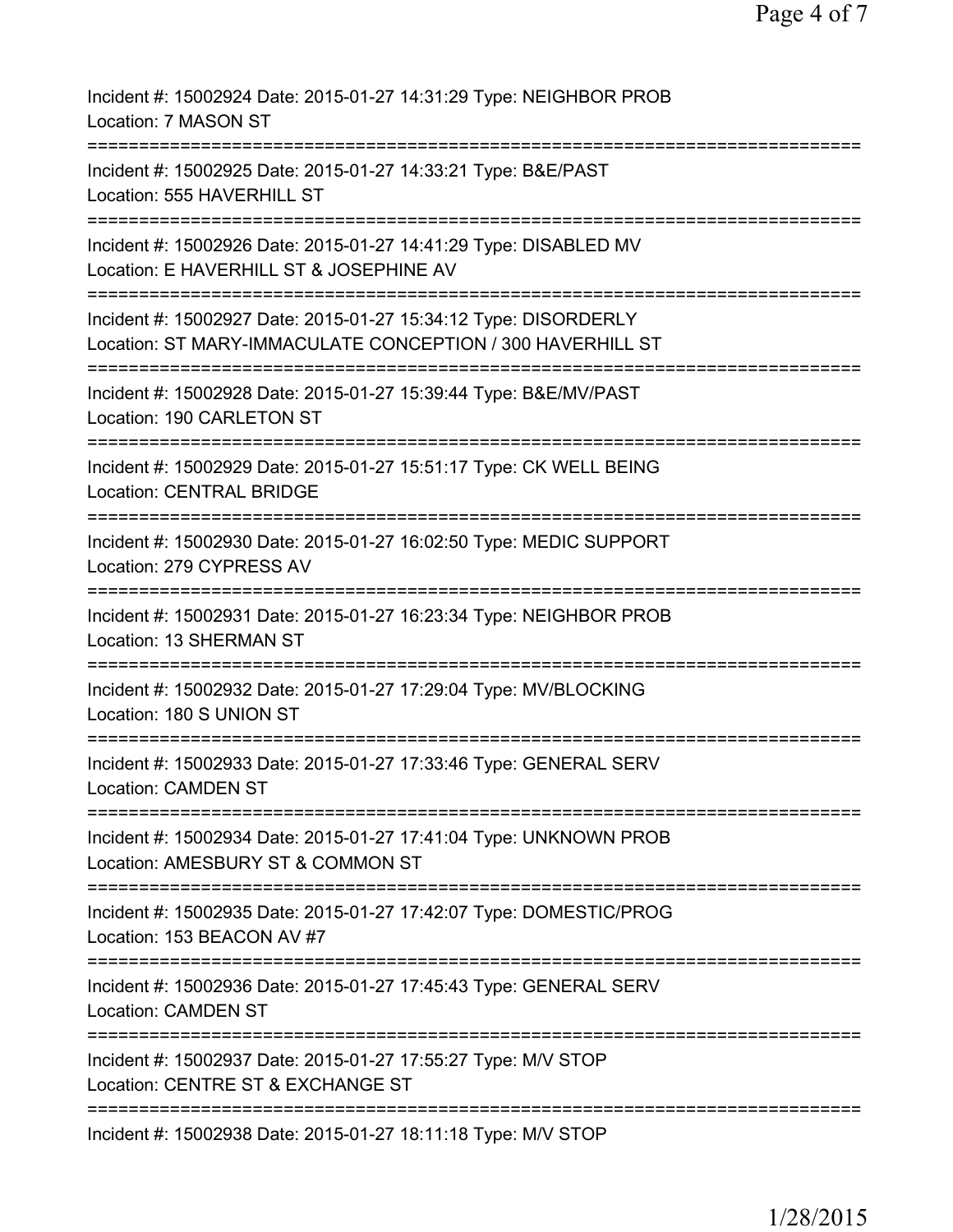Location: AMESBURY ST & LOWELL ST =========================================================================== Incident #: 15002939 Date: 2015-01-27 18:14:44 Type: STOL/MV/PAS Location: 125 JACKSON ST #3 =========================================================================== Incident #: 15002940 Date: 2015-01-27 18:22:39 Type: MV/BLOCKING Location: 18 SMITH ST =========================================================================== Incident #: 15002941 Date: 2015-01-27 18:24:13 Type: SPECIAL CHECK Location: 615 BROADWAY =========================================================================== Incident #: 15002942 Date: 2015-01-27 18:27:44 Type: VIO CITY ORD Location: 49 PLEASANT ST FL 1 =========================================================================== Incident #: 15002943 Date: 2015-01-27 18:40:14 Type: DISABLED MV Location: JORDAN AV & KENDALL ST =========================================================================== Incident #: 15002944 Date: 2015-01-27 18:41:41 Type: THREATS Location: 441 RIVERSIDE DR #B1 =========================================================================== Incident #: 15002946 Date: 2015-01-27 18:42:40 Type: DISABLED MV Location: HALLENAN AV =========================================================================== Incident #: 15002945 Date: 2015-01-27 18:43:32 Type: MEDIC SUPPORT Location: 362 ESSEX ST #3 =========================================================================== Incident #: 15002947 Date: 2015-01-27 18:51:24 Type: TRANSPORT Location: 45 PLEASENT VIEW PL =========================================================================== Incident #: 15002948 Date: 2015-01-27 19:04:33 Type: MEDIC SUPPORT Location: 16 LOGAN ST =========================================================================== Incident #: 15002949 Date: 2015-01-27 19:08:49 Type: BUILDING FIRE Location: 100 MARKET ST =========================================================================== Incident #: 15002950 Date: 2015-01-27 19:29:33 Type: DISABLED MV Location: ANDOVER ST & S BROADWAY =========================================================================== Incident #: 15002951 Date: 2015-01-27 19:52:28 Type: UNWANTEDGUEST Location: 333 HAVERHILL ST #4 FL 4 =========================================================================== Incident #: 15002952 Date: 2015-01-27 20:08:17 Type: NEIGHBOR PROB Location: 14 TYLER ST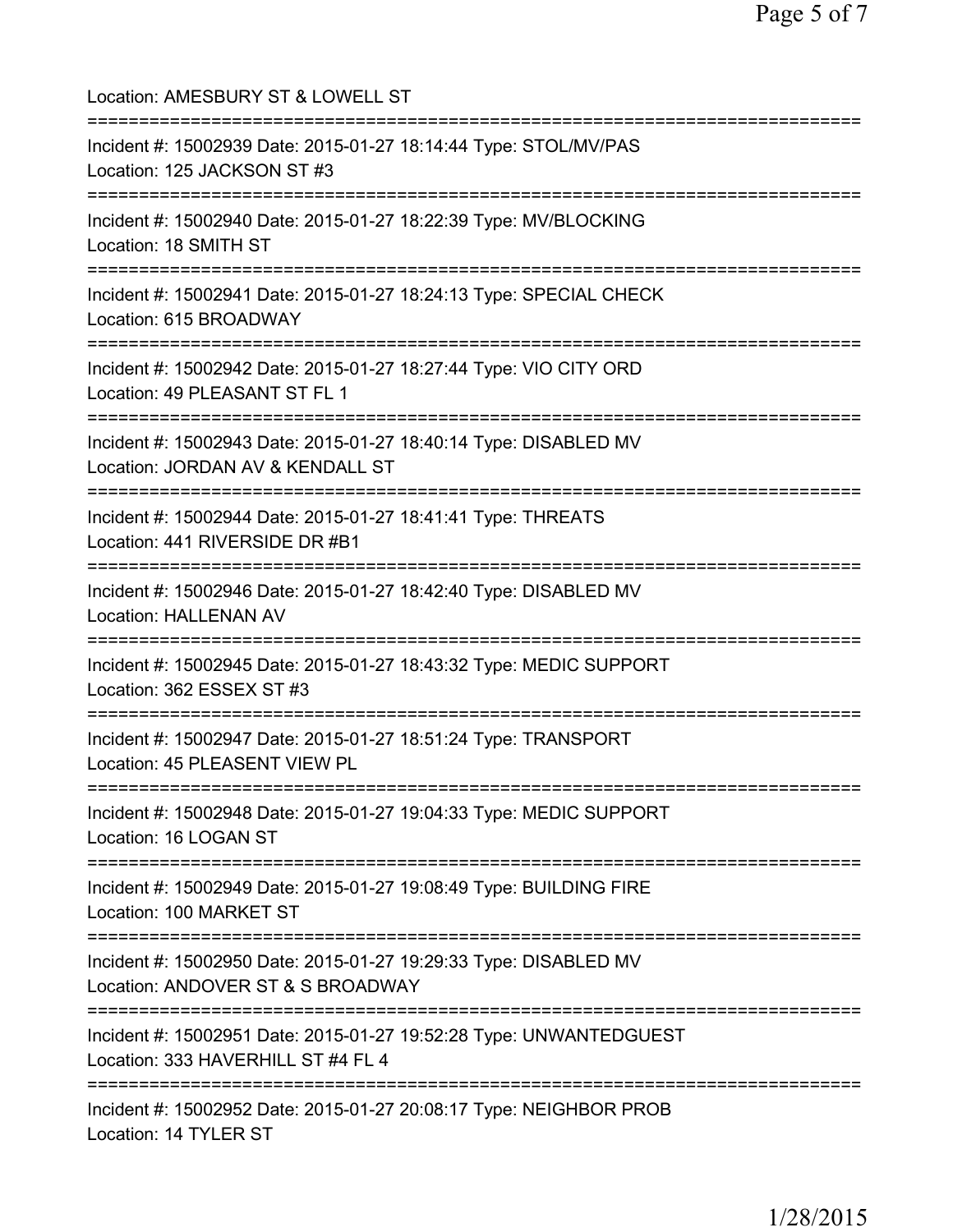| Incident #: 15002953 Date: 2015-01-27 20:29:17 Type: MV/BLOCKING<br>Location: 180 S UNION ST                                                              |
|-----------------------------------------------------------------------------------------------------------------------------------------------------------|
| Incident #: 15002954 Date: 2015-01-27 20:38:44 Type: SPECIAL CHECK<br>Location: HAFFNERS CAR WASH / 69 PARKER ST<br>===================================== |
| Incident #: 15002955 Date: 2015-01-27 20:39:43 Type: HIT & RUN M/V<br>Location: ALDER ST & HAMPSHIRE ST                                                   |
| Incident #: 15002956 Date: 2015-01-27 20:40:16 Type: DISABLED MV<br>Location: MARKET ST & SALEM ST                                                        |
| Incident #: 15002957 Date: 2015-01-27 21:03:15 Type: TRESPASSING<br>Location: 45 BROADWAY FL 1                                                            |
| Incident #: 15002958 Date: 2015-01-27 21:28:08 Type: M/V STOP<br>Location: 511 BROADWAY                                                                   |
| Incident #: 15002959 Date: 2015-01-27 21:28:18 Type: ALARMS<br>Location: AMES ST & PROVIDENCE<br>=======================                                  |
| Incident #: 15002960 Date: 2015-01-27 21:30:29 Type: M/V STOP<br>Location: BROADWAY & CONCORD ST                                                          |
| Incident #: 15002961 Date: 2015-01-27 21:38:14 Type: DK (DRUNK)<br>Location: FRANKLIN ST & HAVERHILL ST                                                   |
| Incident #: 15002962 Date: 2015-01-27 22:21:47 Type: MAL DAMG PROG<br>Location: 10 DIAMOND ST<br>;===============================                         |
| Incident #: 15002963 Date: 2015-01-27 22:25:36 Type: MV/BLOCKING<br><b>Location: CHAMPLAIN AV</b>                                                         |
| Incident #: 15002964 Date: 2015-01-27 23:48:00 Type: HIT & RUN M/V<br>Location: TONY'S LIQUORS / 113 NEWBURY ST                                           |
| Incident #: 15002965 Date: 2015-01-27 23:53:36 Type: NOISE ORD<br>Location: BOWDOIN ST & CLIFTON ST                                                       |
|                                                                                                                                                           |

240 record(s)